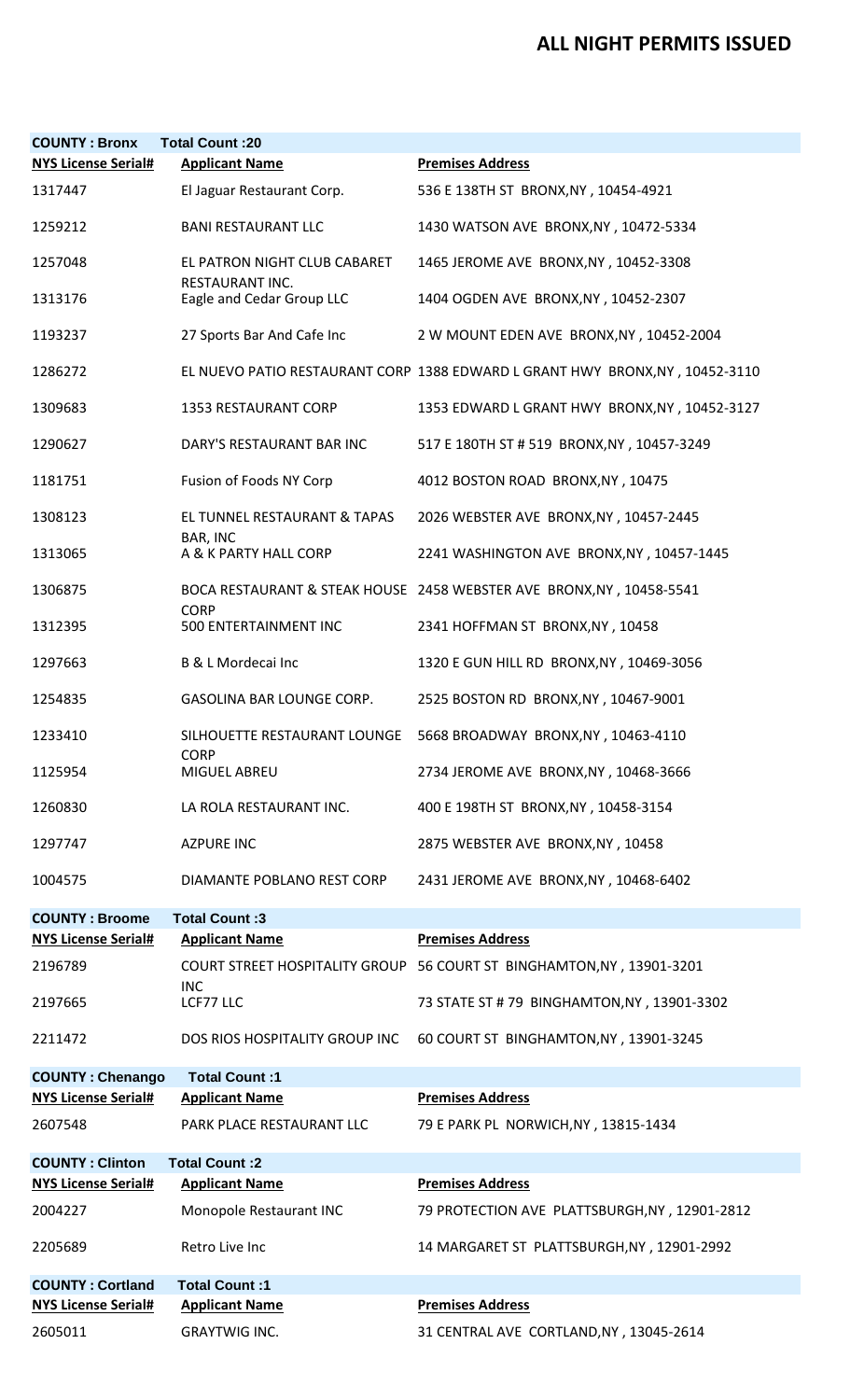| <b>COUNTY: Erie</b>        | <b>Total Count:6</b>                           |                                              |
|----------------------------|------------------------------------------------|----------------------------------------------|
| <b>NYS License Serial#</b> | <b>Applicant Name</b>                          | <b>Premises Address</b>                      |
| 3155154                    | MG Public, LLC                                 | 256 ALLEN ST BUFFALO, NY, 14201-1324         |
| 3157982                    | Joey's Hertel Place Inc.                       | 1122 HERTEL AVE BUFFALO, NY, 14216           |
| 3155696                    | Alfieri Duquin, Inc.                           | 253 ALLEN ST BUFFALO, NY, 14201-1323         |
| 3159468                    | SENOR TEQUILA ZUNIGA INC                       | 414 PEARL ST BUFFALO, NY, 14202-1904         |
| 3154459                    | DA BADA INC                                    | 42 W CHIPPEWA ST BUFFALO, NY, 14202-2206     |
| 3150296                    | Club Marcella of Buffalo, Ltd.                 | 150 THEATRE PLACE BUFFALO, NY, 14202         |
| <b>COUNTY: Jefferson</b>   | Total Count:1                                  |                                              |
| <b>NYS License Serial#</b> | <b>Applicant Name</b>                          | <b>Premises Address</b>                      |
| 2602819                    | ST LAWRENCE ASSOCIATES LLC                     | 226 WEBB ST CLAYTON, NY, 13624-1032          |
| <b>COUNTY: Kings</b>       | <b>Total Count:22</b>                          |                                              |
| <b>NYS License Serial#</b> | <b>Applicant Name</b>                          | <b>Premises Address</b>                      |
| 1251686                    | ELSA'S CAVE CORP.                              | 2320 MCDONALD AVE BROOKLYN, NY, 11223-4739   |
| 1314243                    | Bluprint 265 Management LLC                    | 4410 AVENUE H BROOKLYN, NY, 11234-1408       |
| 1311137                    | Snipers Tavern Inc                             | 2073 FLATBUSH AVE BROOKLYN, NY, 11234-4340   |
| 1285100                    | Galaxy Bar & Grill Corp.                       | 1370 RALPH AVENUE BROOKLYN, NY, 11326-3102   |
| 1012317                    | 2294 Michelles Bar Inc                         | 2294 BEDFORD AVE BROOKLYN, NY, 11226-5004    |
| 1301493                    | EL AMBIENTE RESTAURANT PATIO<br>AND LOUNGE LLC | 2896 FULTON ST BROOKLYN, NY, 11207-2718      |
| 1179185                    | <b>CARIDAD INC</b>                             | 3472 FULTON ST BROOKLYN, NY, 11208-1818      |
| 1266766                    | El Nuevo Bonao Restaurant Corp                 | 123 JAMAICA AVE BROOKLYN, NY, 11207-2015     |
| 1299670                    | Sons of Daniel Inc                             | 2937 ATLANTIC AVE BROOKLYN, NY, 11207-2732   |
| 1313429                    | Speakmans Gowanus LLC                          | 233 BUTLER ST BROOKLYN, NY, 11217-3020       |
| 1273687                    | FRIENDS AND LOVERS INC                         | 641 CLASSON AVE BROOKLYN, NY, 11238-6270     |
| 1251406                    | <b>SRB BROOKLYN LLC</b>                        | 177 2ND AVE BROOKLYN, NY, 11215-4616         |
| 1298293                    | Grand Jete LLC                                 | 327 STUYVESANT AVE BROOKLYN, NY, 11233       |
| 1272723                    | <b>BOOBIETRAP LLC</b>                          | 308 BLEECKER ST BROOKLYN, NY, 11237-5192     |
| 1278526                    | <b>DISTRICT LLC</b>                            | 408 JEFFERSON ST BROOKLYN, NY, 11237-2326    |
| 1281472                    | STUDIO 299 LLC                                 | 299 VANDERVOORT AVE BROOKLYN, NY, 11211-1718 |
| 1291926                    | Elsewhere LLC                                  | 599 JOHNSON AVENUE BROOKLYN, NY, 11237       |
| 1292558                    | 99 SCOTT STUDIO LLC                            | 99 SCOTT AVE BROOKLYN, NY, 11237-1314        |
| 1301339                    | 260 Meserole Rest Corp                         | 260 MESEROLE ST BROOKLYN, NY, 11206-2242     |
| 1286757                    | <b>Bogart House LLC</b>                        | 230 BOGART ST. BROOKLYN, NY, 11206           |
| 1310512                    | <b>ERIS EVOLUTION LLC</b>                      | 167 GRAHAM AVE BROOKLYN, NY, 11206-2586      |
| 1249169                    | M & M Restaurant Group LLC                     | 58 N 3RD ST BROOKLYN, NY, 11249-3907         |
| <b>COUNTY: Madison</b>     | Total Count: 2                                 |                                              |
| <b>NYS License Serial#</b> | <b>Applicant Name</b>                          | <b>Premises Address</b>                      |
| 2199125                    | Turning Stone Resort Casino, LLC               | 800 W GENESEE ST CHITTENANGO, NY, 13037-1083 |
| 2209125                    | Turning Stone Resort Casino, LLC               | 450 ROUTE 31 BRIDGEPORT, NY, 13030           |
| <b>COUNTY: Nassau</b>      | Total Count:1                                  |                                              |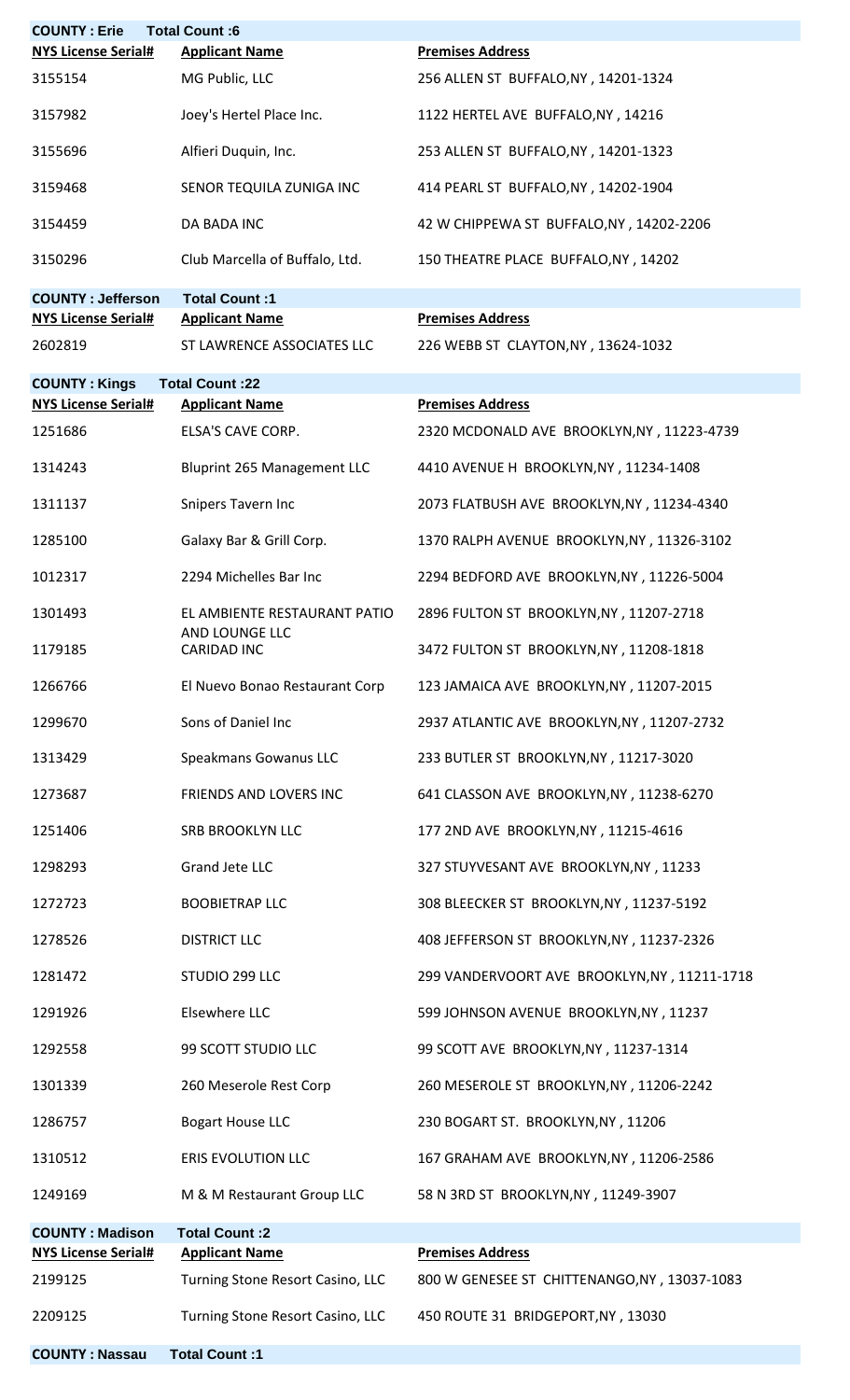| <b>NYS License Serial#</b> | <b>Applicant Name</b>                                     | <b>Premises Address</b>                                               |
|----------------------------|-----------------------------------------------------------|-----------------------------------------------------------------------|
| 1237285                    | <b>BLAZE INC.</b>                                         | 1015 PARK BLVD MASSAPEQUA PK, NY, 11762-2712                          |
| <b>COUNTY: New York</b>    | <b>Total Count: 98</b>                                    |                                                                       |
| <b>NYS License Serial#</b> | <b>Applicant Name</b>                                     | <b>Premises Address</b>                                               |
| 1267769                    | 289 Hospitality LLC                                       | 289 10TH AVE NEW YORK, NY, 10001-7003                                 |
| 1304323                    | 190 Seventh Avenue LLC                                    | 190 7TH AVE NEW YORK, NY, 10011-1810                                  |
| 1299304                    | 512 W42 Retail LLC                                        | 512 W 42ND ST NEW YORK, NY, 10036-6204                                |
| 1312696                    | Philippe MP LLC                                           | 355 W 16TH ST NEW YORK, NY, 10011-5902                                |
| 1143100                    | Silk Corp                                                 | 552 WEST 38TH STREET NEW YORK, NY, 10018                              |
| 1299231                    | 510 W42 Hotel Operating LLC                               | 510 W 42ND ST NEW YORK, NY, 10036                                     |
| 1134648                    | <b>TWENTY ONES INC</b>                                    | 1115 17 BROADWAY NEW YORK, NY , 10010-2703                            |
| 1283874                    | Senanrossa LLC                                            | 253 5TH AVE NEW YORK, NY, 10016-6515                                  |
| 1272446                    | Bo's Bontemps LLC                                         | 6 W 24TH ST NEW YORK, NY, 10010-3201                                  |
| 1024994                    | 119 7TH AVENUE CAFETERIA LLC                              | 119 7TH AVE NEW YORK, NY, 10011-1802                                  |
| 1161369                    | 48 West 21st Street Corp                                  | 48 W 21ST ST NEW YORK, NY, 10010-6907                                 |
| 1304768                    | BEEKMAN ROOFTOP LLC & MHI                                 | 3 MITCHELL PL NEW YORK, NY, 10017-1800                                |
| 1277842                    | <b>BEEKMAN MGMT LLC</b><br>PHILIPPE NYC I LLC & MERCHANTS | 33 EAST 60TH STREET NEW YORK, NY, 10022                               |
| 1290204                    | <b>HOSPITALITY INC</b><br>TREADWELL PARK LLC              | 1125 FIRST AVENUE NEW YORK, NY, 10065                                 |
| 1034221                    | Rob-Tess Rest. Corp.                                      | 302 E 92ND ST NEW YORK, NY, 10128-5439                                |
| 1274798                    | Coliemore Inc                                             | 1640 2ND AVE NEW YORK, NY, 10028-4402                                 |
| 1124209                    | 62ND & 1ST LLC                                            | 1125 FIRST AVENUE NEW YORK, NY, 10065                                 |
| 1306380                    | Thor James Hotel Leaseco LLC                              | 23 GRAND ST NEW YORK, NY, 10013-1618                                  |
| 1309489                    | DP HOSPITALITY GROUP LLC                                  | 150 NASSAU ST NEW YORK, NY, 10038-1529                                |
| 1256140                    | 301 SOUTH LLC                                             | 345 SOUTH END AVENUE NEW YORK, NY, 10280                              |
| 1023301                    | Soho Grand Hotel Inc.                                     | 310 W BROADWAY NEW YORK, NY, 10013-2225                               |
| 1100696                    | Tribeca Grand Hotel Inc.                                  | 2 AVENUE OF THE AMERICAS NEW YORK, NY, 10013-2401                     |
| 1244498                    | 375 SOUTH END LLC                                         | 375 S END AVE NEW YORK, NY, 10280-1014                                |
| 1271401                    | <b>MAIDEN REST LLC</b>                                    | 70 SOUTH ST NEW YORK, NY, 10005-1616                                  |
| 1264396                    | P15 LLC                                                   | 78 SOUTH ST PIER 15 NEW YORK, NY, 10038-4917                          |
| 1027469                    | TAP A KEG NEW YORK INC                                    | 2731 BROADWAY NEW YORK, NY, 10025-3907                                |
| 1177275                    | Floridita Restaurant Uptown Inc                           | 4162 BROADWAY NEW YORK, NY , 10033-3709                               |
| 1275871                    |                                                           | EL NUEVO JOBO RESTAURANT & BAR 3915 BROADWAY NEW YORK, NY, 10032-1565 |
| 1311635                    | <b>INC</b><br><b>Boxers Washington Heights LLC</b>        | 3820 BROADWAY NEW YORK, NY, 10032-1547                                |
| 1220310                    | CARNIVAL LATIN BISTRO CORP                                | 4325 BROADWAY NEW YORK, NY, 10033-2411                                |
| 1213443                    | Sushi Vida INC                                            | 237 DYCKMAN ST NEW YORK, NY , 10034-5314                              |
| 1256797                    |                                                           | EL RANCHO LOS COMPADRES CORP 110 SHERMAN AVE NEW YORK, NY, 10034-5525 |
| 1278970                    | <b>CAFE SAHARA INC</b>                                    | 4026 10TH AVE NEW YORK, NY, 10034-1840                                |
| 1315929                    | <b>CAFE MATHIAS INC</b>                                   | 210 NAGLE AVE # 220 NEW YORK, NY, 10034-6004                          |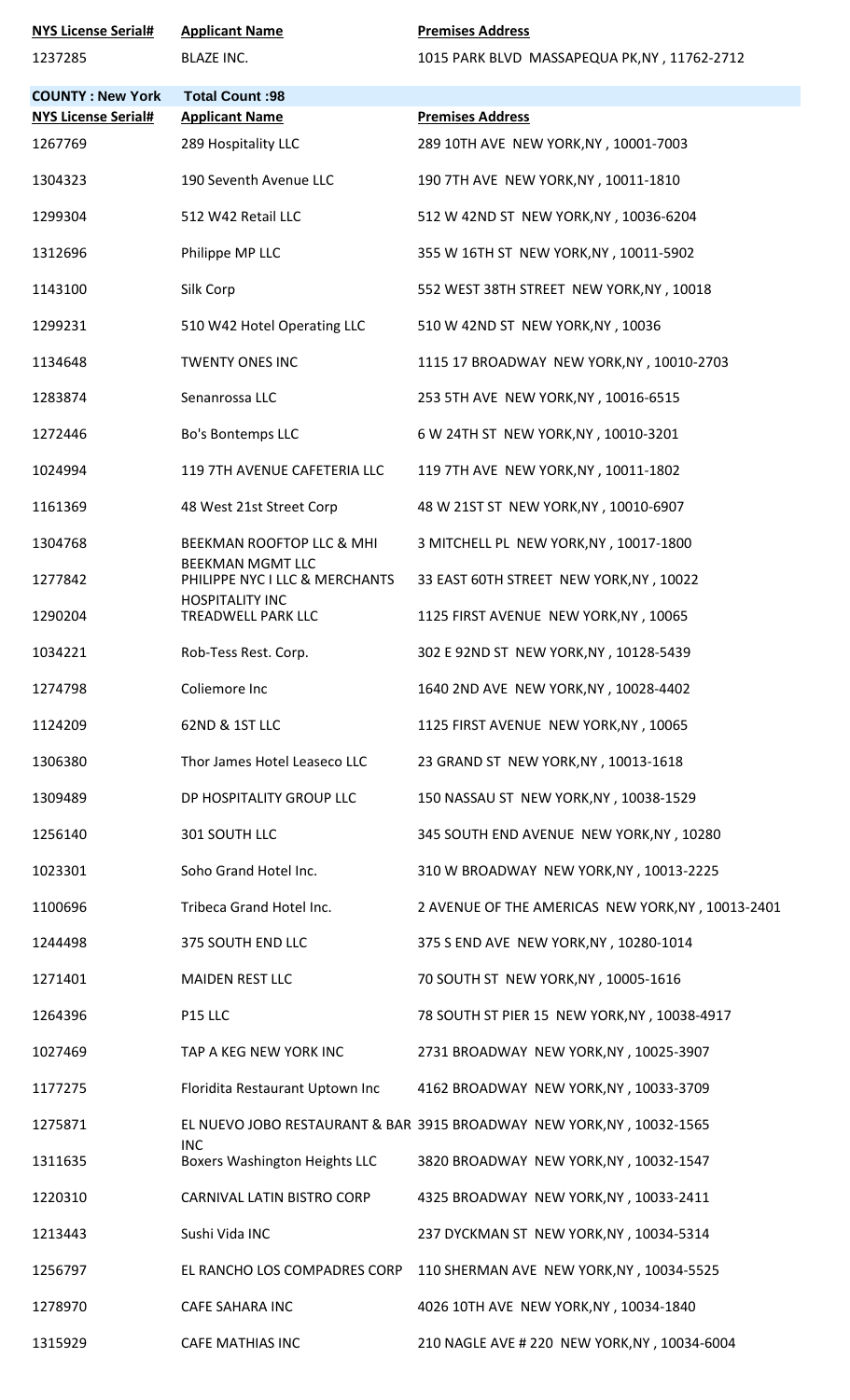| 1287024 | <b>160 DYCKMAN REST CORP</b>            | 160 DYCKMAN ST NEW YORK, NY, 10040-1004                     |
|---------|-----------------------------------------|-------------------------------------------------------------|
| 1273116 | <b>ANGRY BURGER CORP</b>                | 4460 BROADWAY NEW YORK, NY, 10040-2606                      |
| 1290753 | <b>CAROL ENTERPSIES INC</b>             | 1306 SAINT NICHOLAS AVE NEW YORK, NY, 10033-7239            |
| 1310692 | 888 Group LLC                           | 3795 10TH AVE NEW YORK, NY, 10034-1852                      |
| 1177019 | THE MONKEY ROOM INC                     | 589 FORT WASHINGTON AVE STORE 1 NEW YORK, NY,               |
| 1158322 | SOL'S RESTAURANT INC.                   | 10033-1908<br>229 DYCKMAN ST # 233 NEW YORK, NY, 10034-5314 |
| 1164833 | 112 DYCKMAN RESTAURANT INC              | 112 DYCKMAN ST NEW YORK, NY , 10040-1001                    |
| 1276877 | 203 LENA INC                            | 416 W 203RD ST NEW YORK, NY, 10034-3705                     |
| 1308802 | Konto Euro Caribbean Cuisine Corp       | 261 DYCKMAN ST # 267 NEW YORK, NY, 10034-5349               |
| 1268583 | Vida Enterprises Inc                    | 251 DYCKMAN ST NEW YORK, NY , 10034-5349                    |
| 1176319 | La Casa Del Mofongo Inc                 | 1451 ST. NICHOLAS AVENUE NEW YORK, NY, 10033-4004           |
| 1161775 | INTERNATIONAL FOOD HOUSE INC            | 217 DYCKMAN ST NEW YORK, NY , 10040-1068                    |
| 1215062 | ESKINA 214 CORP                         | 501 W 214TH ST NEW YORK, NY, 10034-1155                     |
| 1288785 | Inwood Beer Garden & Bistro Inc.        | 4892 BROADWAY NEW YORK, NY, 10034                           |
| 1305595 | La Casa del Mofongo 207 LLC             | 546 W 207TH ST NEW YORK, NY, 10034-2611                     |
| 1024136 | Saff Inc                                | 249 ELDRIDGE ST NEW YORK, NY, 10002-1382                    |
| 1128513 | <b>PAMDH Enterprises Inc</b>            | 217 BOWERY NEW YORK, NY, 10002-1271                         |
| 1151149 | <b>18 FRONT INC</b>                     | 18 SPRING ST NEW YORK, NY, 10012-4134                       |
| 1306106 | SOHO HUMMUS LLC                         | 19 CLEVELAND PL NEW YORK, NY, 10012-4053                    |
| 1024113 | <b>COCKTAIL BLUE LLC</b>                | 6 DELANCEY ST NEW YORK, NY, 10002-2804                      |
| 1183239 | Variety Entertainment Group LLC         | 189 CHRYSTIE ST NEW YORK, NY, 10002-1202                    |
| 1309340 | <b>GEE BEE HOSPITALITY LLC</b>          | 35 W 8TH ST NEW YORK, NY, 10011-9029                        |
| 1140206 | <b>RABTRA LLC</b>                       | 52 8TH AVE NEW YORK, NY, 10014-5104                         |
| 1316887 | 300 West 4th Street LLC                 | 51 BANK ST NEW YORK, NY, 10014-2144                         |
| 1283601 | <b>DRINK THIS LLC</b>                   | 116 MACDOUGAL ST NEW YORK, NY, 10012-5034                   |
| 1305298 | ALFRED B HOSPITALITY LLC                | 531 HUDSON ST NEW YORK, NY, 10014-6121                      |
| 1271271 | SLJ Bar LLC                             | 63 GANSEVOORT ST NEW YORK, NY, 10014-1402                   |
| 1156178 | <b>Orchid Street Enterprises LLC</b>    | 174 ORCHARD ST NEW YORK, NY, 10002-1403                     |
| 1310495 | 259 E BROADWAY LLC                      | 259 E BROADWAY NEW YORK, NY, 10002-5613                     |
| 1278006 | JMDR 127 Ludlow LLC                     | 127 LUDLOW ST NEW YORK, NY , 10002-3214                     |
| 1272767 | Tatu LLC                                | 151 AVENUE C NEW YORK, NY, 10009-5302                       |
| 1259331 | Nublu LLC                               | 62 AVENUE C NEW YORK, NY, 10009-6916                        |
| 1295051 | MOS EISLEY LLC                          | 127 AVENUE C NEW YORK, NY , 10009-5240                      |
| 1306203 | 104 Avenue C Partners LLC               | 104 AVENUE C NEW YORK, NY, 10009-8506                       |
| 1271096 | <b>GOLDEN C HOSPITALITY INC</b>         | 13 1ST AVE AKA 72 E 1ST STREET NEW YORK, NY, 10003          |
| 1310870 | <b>1862 HOSPITALITY LLC</b>             | 503 505 E 12TH ST NEW YORK, NY, 10009-0000                  |
| 1302162 | <b>Facility Concession Serveics Inc</b> | 125 E 11TH ST NEW YORK, NY, 10003-5301                      |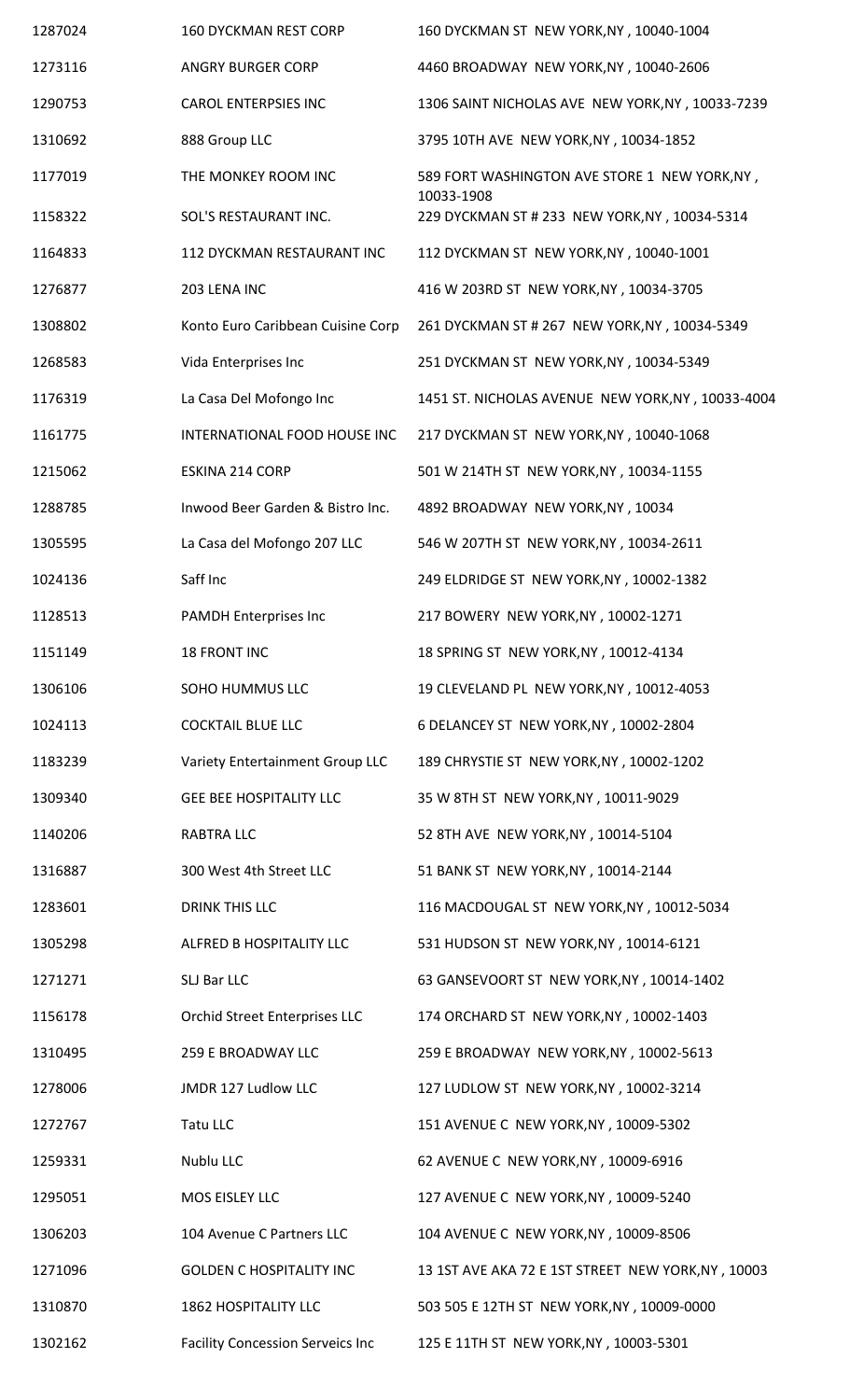| 1303765                               | Big Lee and Sashas Inc                                | 140 1ST AVE NEW YORK, NY, 10009                                           |
|---------------------------------------|-------------------------------------------------------|---------------------------------------------------------------------------|
| 1130571                               | <b>GHD INC</b>                                        | 432 E 13TH ST NEW YORK, NY, 10009-3716                                    |
| 1028351                               | August Vazac Restaurant Inc                           | 108 AVENUE B NEW YORK, NY, 10009-6265                                     |
| 1024603                               | Crawford Flick Inc                                    | 7 AVENUE A NEW YORK, NY , 10009-7944                                      |
| 1246384                               | Justified LLC                                         | 102 1ST AVE NEW YORK, NY, 10009-5712                                      |
| 1294524                               | 17 Stone Street LLC                                   | 832 8TH AVE NEW YORK, NY, 10019-6696                                      |
| 1104411                               | Rave Restaurant Inc                                   | 232 W 48TH ST NEW YORK, NY, 10036-5691                                    |
| 1026304                               | McGees Bar & Grill Inc                                | 240 W 55TH ST NEW YORK, NY, 10019-5201                                    |
| 1262153                               | 251 West 51 Hospitality Corp                          | 251 W 51ST ST NEW YORK, NY, 10019-6261                                    |
| 1199101                               | <b>CDDF Restaurant Inc</b>                            | 346 348 W 46TH STREET NEW YORK, NY, 10036                                 |
| 1307838                               | Knickerbocker Social LLC                              | 240 W 52ND ST NEW YORK, NY, 10019-5802                                    |
| 1176912                               | Castleknock Inc.                                      | 264 266 WEST 47TH STREET NEW YORK, NY, 10036                              |
| 1244977                               | Donegal Inc.                                          | 236 W 54TH ST NEW YORK, NY, 10019-5502                                    |
| 1315603                               | Down The Road Pub LLC                                 | 683 9TH AVE NEW YORK, NY, 10036-3683                                      |
| 1307799                               | P 46 Entertainment LLC                                | 235 W 46TH ST NEW YORK, NY, 10036-1409                                    |
| 1244784                               | 268 WEST 47TH REST INC                                | 268 W 47TH ST NEW YORK, NY, 10036-1411                                    |
| 1310281                               | Casa Events Bar LLC                                   | 625 W 51ST ST NEW YORK, NY, 10019-6797                                    |
| 1278667                               | Rise Bar NYC LLC                                      | 859 NINTH AVENUE NEW YORK, NY, 11249                                      |
| 1244751                               | 760 8TH AVE REST INC                                  | 760 8TH AVE # 766 NEW YORK, NY, 10036-1411                                |
| 1148229                               | 363 West 46th Street Tavern Inc                       | 363 W 46TH ST NEW YORK, NY, 10036-3818                                    |
| 1317822                               |                                                       | BD 35th Street LLC and Hotel 35 LLC 45 W 35TH ST NEW YORK, NY, 10001-2277 |
| 1210039                               | <b>Greenstick Corp</b>                                | 10 W 33RD ST STORE 1 NEW YORK, NY, 10001-3306                             |
| 1312112                               | The Ribbon Worldwide 44 LLC                           | 220 W 44TH ST NEW YORK, NY, 10036-3906                                    |
| 1261796                               | PENNSYLVANIA 6 NYC LLC                                | 31 PENN PLAZA AKA 132 W 31ST ST NY, NY, 10001                             |
| 1302769                               | Top Karaoke & Bar Inc.                                | 34 W 32ND ST 11TH FLOOR NEW YORK, NY, 10001-3838                          |
| 1289489                               | Host RG 40, LLC                                       | 215 W 40TH ST NEW YORK, NY, 10018-1575                                    |
| 1110357                               | Two Big Boys Inc                                      | 405 W 51ST ST NEW YORK, NY, 10019-6301                                    |
| <b>COUNTY: Niagara</b>                | Total Count:1                                         |                                                                           |
| <b>NYS License Serial#</b><br>3011478 | <b>Applicant Name</b><br><b>DWYER'S IRISH PUB INC</b> | <b>Premises Address</b><br>65 WEBSTER ST NORTH TONAWANDA, NY, 14120-5811  |
| <b>COUNTY: Oneida</b>                 | <b>Total Count:2</b>                                  |                                                                           |
| <b>NYS License Serial#</b>            | <b>Applicant Name</b>                                 | <b>Premises Address</b>                                                   |
| 2196901                               | Turning Stone Resort Casino, LLC                      | 5218 PATRICK RD VERONA, NY, 13478-3012                                    |
| 2215116                               | NOTHIN' FANCY COUNTRY ROCK<br><b>SALOON INC</b>       | 10 RUTH ST VERNON, NY, 13476-3300                                         |
| <b>COUNTY: Onondaga</b>               | <b>Total Count:4</b>                                  |                                                                           |
| <b>NYS License Serial#</b>            | <b>Applicant Name</b>                                 | <b>Premises Address</b>                                                   |
| 2505687                               | <b>Cardan Corporation</b>                             | 323 N CLINTON ST SYRACUSE, NY, 13202-1005                                 |
| 2602575                               | AMY 31 INC                                            | 321 W FAYETTE ST SYRACUSE, NY, 13202-1201                                 |
| 2209151                               | 134 MF LLC                                            | 134 EAST GENESEE STREET SYRACUSE, NY, 13202-1408                          |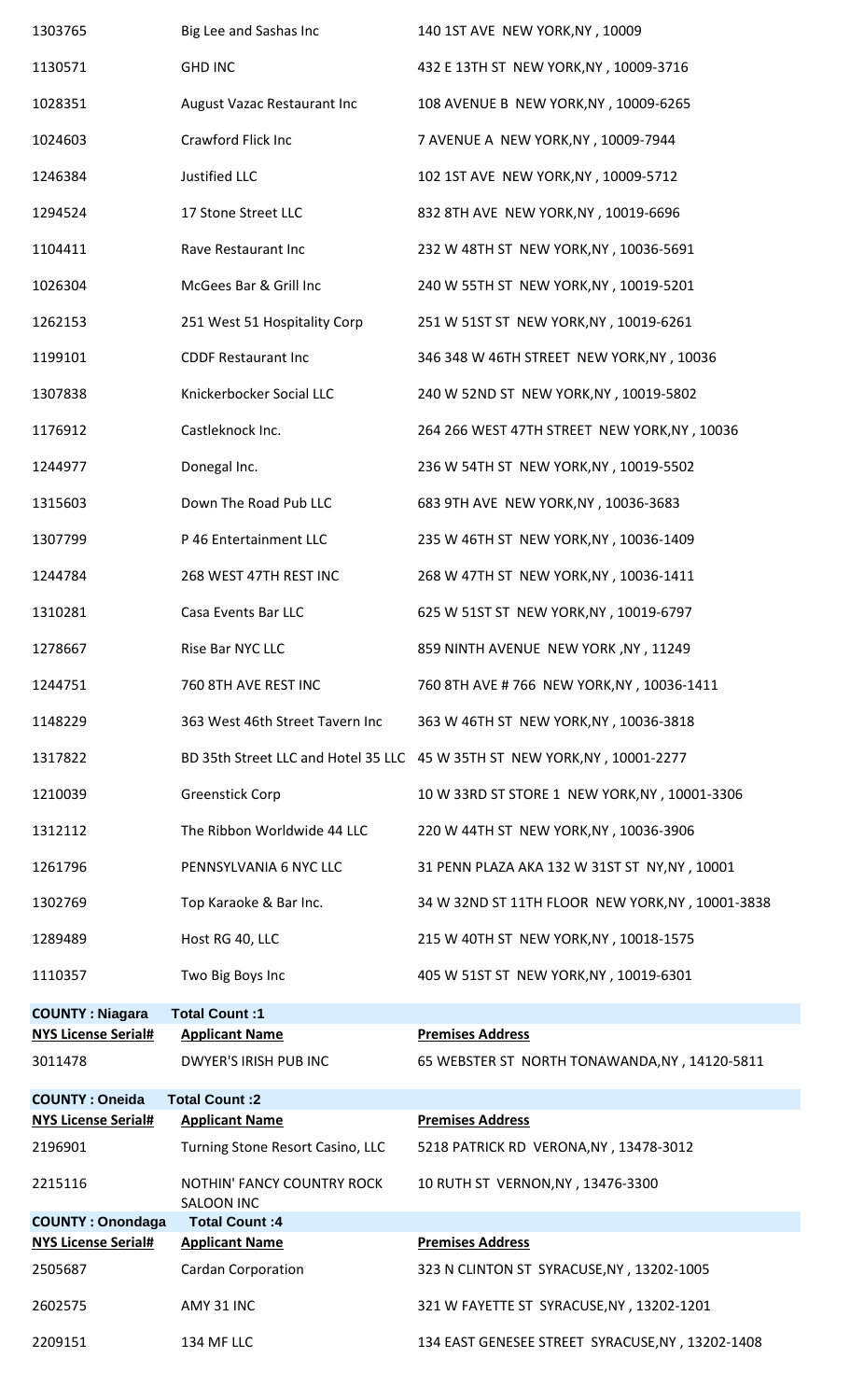| 2602065                                                        | WHM Inc of CNY                                           | 139 EAST WATER ST SYRACUSE, NY, 13202-1119                                 |
|----------------------------------------------------------------|----------------------------------------------------------|----------------------------------------------------------------------------|
| <b>COUNTY: Orange</b><br><b>NYS License Serial#</b><br>2172742 | Total Count:1<br><b>Applicant Name</b><br>X KANDALO INC. | <b>Premises Address</b><br>2 COMMERCIAL PLACE NEWBURGH, NY, 12550-5328     |
|                                                                |                                                          |                                                                            |
| <b>COUNTY: Otsego</b><br><b>NYS License Serial#</b>            | <b>Total Count:2</b><br><b>Applicant Name</b>            | <b>Premises Address</b>                                                    |
| 2189206                                                        | Red One Inc.                                             | 195 MAIN ST ONEONTA, NY, 13820-2523                                        |
| 2205811                                                        | MC Brew Company One                                      | 84 MAIN ST ONEONTA, NY, 13820-2542                                         |
| <b>COUNTY: Queens</b>                                          | <b>Total Count: 44</b>                                   |                                                                            |
| <b>NYS License Serial#</b>                                     | <b>Applicant Name</b>                                    | <b>Premises Address</b>                                                    |
| 1315427                                                        | Heat Caribbean Kitchen & Lounge<br>Inc.                  | 10005 ATLANTIC AVE RICHMOND HILL, NY, 11418-2932                           |
| 1269831                                                        | <b>DON KEW INC</b>                                       | 11911 & 11913 METROPOLITAN AVENUE KEW GARDENS, NY<br>, 11415               |
| 1160722                                                        | MINGLE #1 INC                                            | 13018 101ST AVE SOUTH RICHMOND HILL, NY, 11419-1520                        |
| 1276855                                                        | DMI, Inc                                                 | 5219 FLUSHING AVE MASPETH, NY, 11378-3021                                  |
| 1292654                                                        | <b>Grove Productions LLC</b>                             | 5606 COOPER AVE GLENDALE, NY, 11385-5738                                   |
| 1297745                                                        | MASPETH PIZZA HOUSE INC., THE                            | 5560 60TH ST # 3 MASPETH, NY, 11378-2338                                   |
| 1307844                                                        | Bermeo Food Corp                                         | 341 SAINT NICHOLAS AVE RIDGEWOOD, NY, 11385-2759                           |
| 1305104                                                        | <b>SANDZ BAR &amp; GRILL INC</b>                         | 23432 MERRICK BLVD LAURELTON, NY, 11422                                    |
| 1267178                                                        | WILD ORCHID BAR & LOUNGE INC                             | 11148 LEFFERTS BLVD SOUTH OZONE PARK, NY, 11420-                           |
| 1304233                                                        | <b>IMPULSE BAR &amp; LOUNGE INC</b>                      | 1345<br>12904 LIBERTY AVE SOUTH RICHMOND HILL, NY, 11419-<br>3120          |
| 1040421                                                        | Claro de Luna Inc                                        | 5215 ROOSEVELT AVE WOODSIDE, NY, 11377-8015                                |
| 1302817                                                        |                                                          | LA TEJANA RESTAURANT BAR CORP. 6401 ROOSEVELT AVE WOODSIDE, NY, 11377-3643 |
| 1252628                                                        | <b>Culturas Fiesta Corporation</b>                       | 3315 56TH ST WOODSIDE, NY, 11377-2213                                      |
| 1315305                                                        | PAPISITO'S LOUNGE LLC                                    | 7004 ROOSEVELT AVE JACKSON HEIGHTS, NY, 11372-6135                         |
| 1312257                                                        | ROCKSTAR HOTELS LIC INC & 1101<br><b>43 REST SUB LLC</b> | 1101 43RD AVE LONG ISLAND CITY, NY, 11101-6814                             |
| 1307871                                                        | J Plus Corp                                              | 13628 39TH AVENUE FLUSHING, NY, 11354                                      |
| 1040241                                                        | Editas Bar & Restaurant Inc.                             | 8510 ROOSEVELT AVE JACKSON HEIGHTS, NY, 11372-7343                         |
| 1279324                                                        | 7951 Albion LLC                                          | 79-51 ALBION AVE ELMHURST, NY, 11373                                       |
| 1278879                                                        | Soneros Bar Restaurant Inc                               | 9202 CORONA AVE ELMHURST, NY, 11373-4039                                   |
| 1196010                                                        | <b>Baxter Fellows Corp</b>                               | 8216 BAXTER AVE ELMHURST, NY, 11373-1338                                   |
| 1291553                                                        | <b>EL TRIO CORP</b>                                      | 10201 44 AVENUE CORONA, NY, 11368                                          |
| 1277850                                                        | Lukakila Cafe Inc.                                       | 7028 A AUSTIN STREET FOREST HILLS, NY, 11375-4723                          |
| 1261221                                                        | 718 HOOKAH & LOUNGE INC                                  | 7213 AUSTIN ST FOREST HILLS, NY, 11375-5354                                |
| 1111414                                                        | Rose Fall Catering Hall Inc.                             | 12619 MERRICK BLVD JAMAICA, NY, 11434-3419                                 |
| 1298225                                                        | Jack Jones, Inc.                                         | 3801 DITMARS BLVD ASTORIA, NY, 11105-1803                                  |
| 1304139                                                        | MAKERS BAR & GRILL INC.                                  | 2843 STEINWAY ST ASTORIA, NY, 11103-3323                                   |
| 1287041                                                        | LYH Ditmars Hospitality Corp.                            | 3503 DITMARS BLVD ASTORIA, NY, 11105-2108                                  |
| 1313643                                                        | <b>CAVALI NY INC</b>                                     | 3621 STEINWAY ST LONG ISLAND CITY, NY, 11101-1511                          |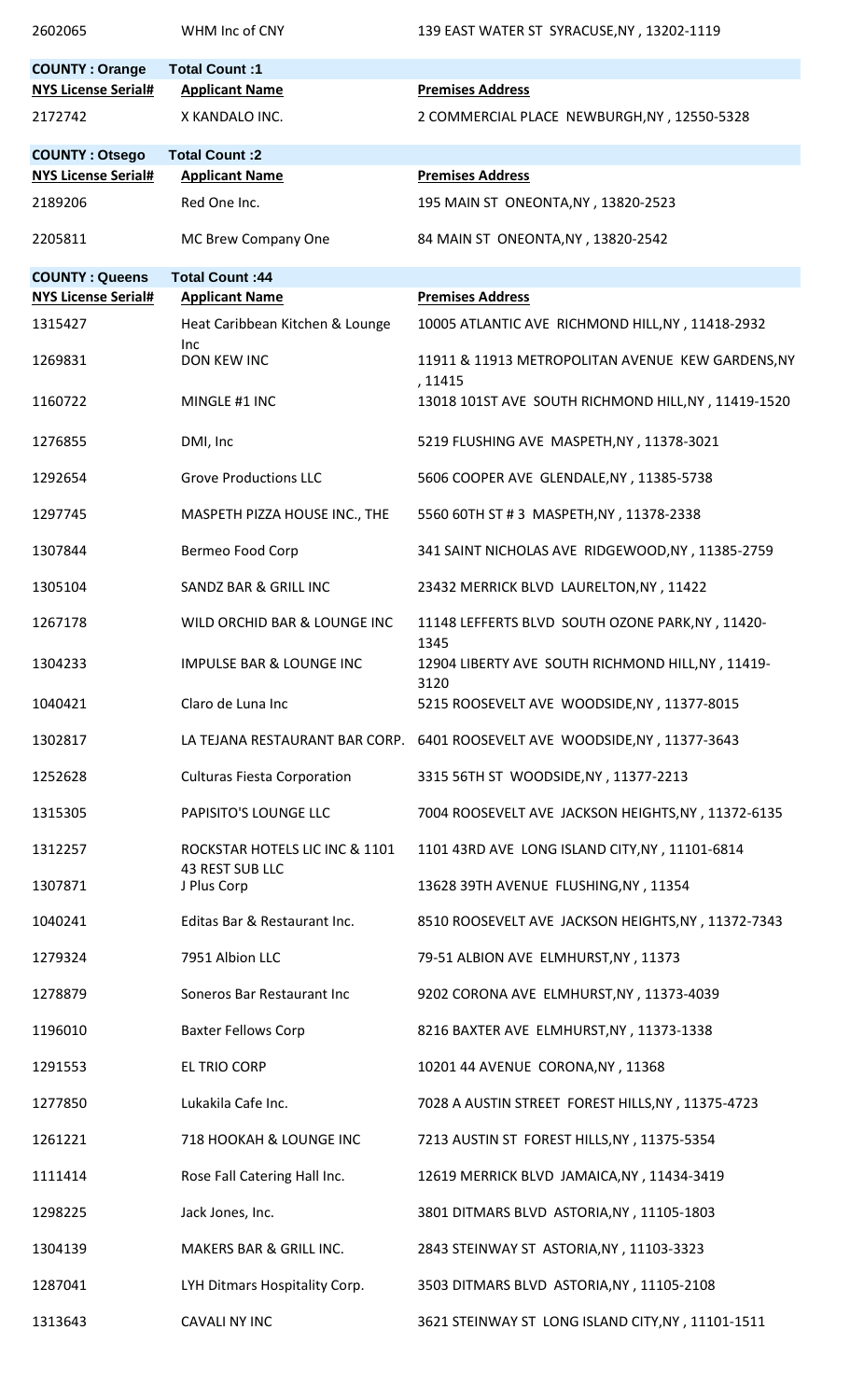| 1039670                     | RITMOS 60'S INC.                             | 3223 STEINWAY ST ASTORIA, NY, 11103-4005           |
|-----------------------------|----------------------------------------------|----------------------------------------------------|
| 1166157                     | ST. GEORGE HOLDING CORP.                     | 3217 STEINWAY ST ASTORIA, NY, 11103-4005           |
| 1304467                     | 4218 Rest Group LLC                          | 4218 31ST AVE ASTORIA, NY, 11103-2602              |
| 1039773                     | 31-08 Loft Cafe Ltd.                         | 3108 ASTORIA BLVD ASTORIA, NY, 11102-1135          |
| 1269348                     | Harama Entertainment Corp                    | 3608 33RD ST LONG ISLAND CITY, NY, 11106-2327      |
| 1274236                     | Olivers Astoria, LLC.                        | 3719 BROADWAY ASTORIA, NY, 11103-4885              |
| 1309812                     | <b>MPJIMBOS LLC</b>                          | 3005 ASTORIA BLVD ASTORIA, NY, 11102-1739          |
| 1290611                     | LALILE INC.                                  | 9101 & 9105 ASTORIA BLVD EAST ELMHURST, NY, 11369  |
| 1040260                     | LA AGUACATALA LOUNGE INC                     | 7903 ROOSEVELT AVE JACKSON HEIGHTS, NY, 11372-6716 |
| 1279663                     | PA CHANGO INC                                | 3834 31ST ST LONG ISLAND CITY, NY, 11101-2719      |
| 1309351                     | Cantina Paisa Corp.                          | 9612 31ST AVE EAST ELMHURST, NY, 11369-1844        |
| 1253755                     | HOMBRES LOUNGE INC                           | 8528 37TH AVE JACKSON HEIGHTS, NY, 11372-7345      |
| 1171363                     | True Colors Bar Inc                          | 7915 ROOSEVELT AVE JACKSON HEIGHTS, NY, 11372-6716 |
| 1040246                     | Flamingo Tavern Corp                         | 78 11 ROOSEVELT AVENUE JACKSON HEIGHTS, NY, 11372  |
| 1304083                     | EL PUERTO DE ACAPULCO BAR                    | 9316 37TH AVE FLUSHING, NY, 11372-7924             |
| 1040258                     | <b>RESTAURANT INC</b><br>Kaz Enterprises Inc | 76 19 ROOSEVELT AVENUE JACKSON HEIGHTS, NY, 11372  |
| <b>COUNTY: Rockland</b>     | <b>Total Count:1</b>                         |                                                    |
| <b>NYS License Serial#</b>  | <b>Applicant Name</b>                        | <b>Premises Address</b>                            |
| 2108960                     | <b>TF Noonans INC</b>                        | 16 E CENTRAL AVE PEARL RIVER, NY, 10965-2304       |
| <b>COUNTY: St. Lawrence</b> | Total Count:1                                |                                                    |
| <b>NYS License Serial#</b>  | <b>Applicant Name</b>                        | <b>Premises Address</b>                            |
| 2600795                     | Hazen Enterprises, inc                       | 5 7 MARKET ST POTSDAM, NY, 13676                   |
| <b>COUNTY: Suffolk</b>      | Total Count:1                                |                                                    |
| <b>NYS License Serial#</b>  | <b>Applicant Name</b>                        | <b>Premises Address</b>                            |
| 1179041                     | PUB CONCEPTS INC.                            | 42 E MAIN STREET BAYSHORE, NY, 11706               |
| <b>COUNTY: Westchester</b>  | Total Count: 2                               |                                                    |
| <b>NYS License Serial#</b>  | <b>Applicant Name</b>                        | <b>Premises Address</b>                            |
| 1291628                     | BLVD Bar & Lounge                            | 472 FRANKLIN AVE MOUNT VERNON, NY, 10553           |
| 1263793                     | DRAKE CAFE LLC                               | 1 DRAKE AVE NEW ROCHELLE, NY, 10805-1506           |

**Grand Total: 216**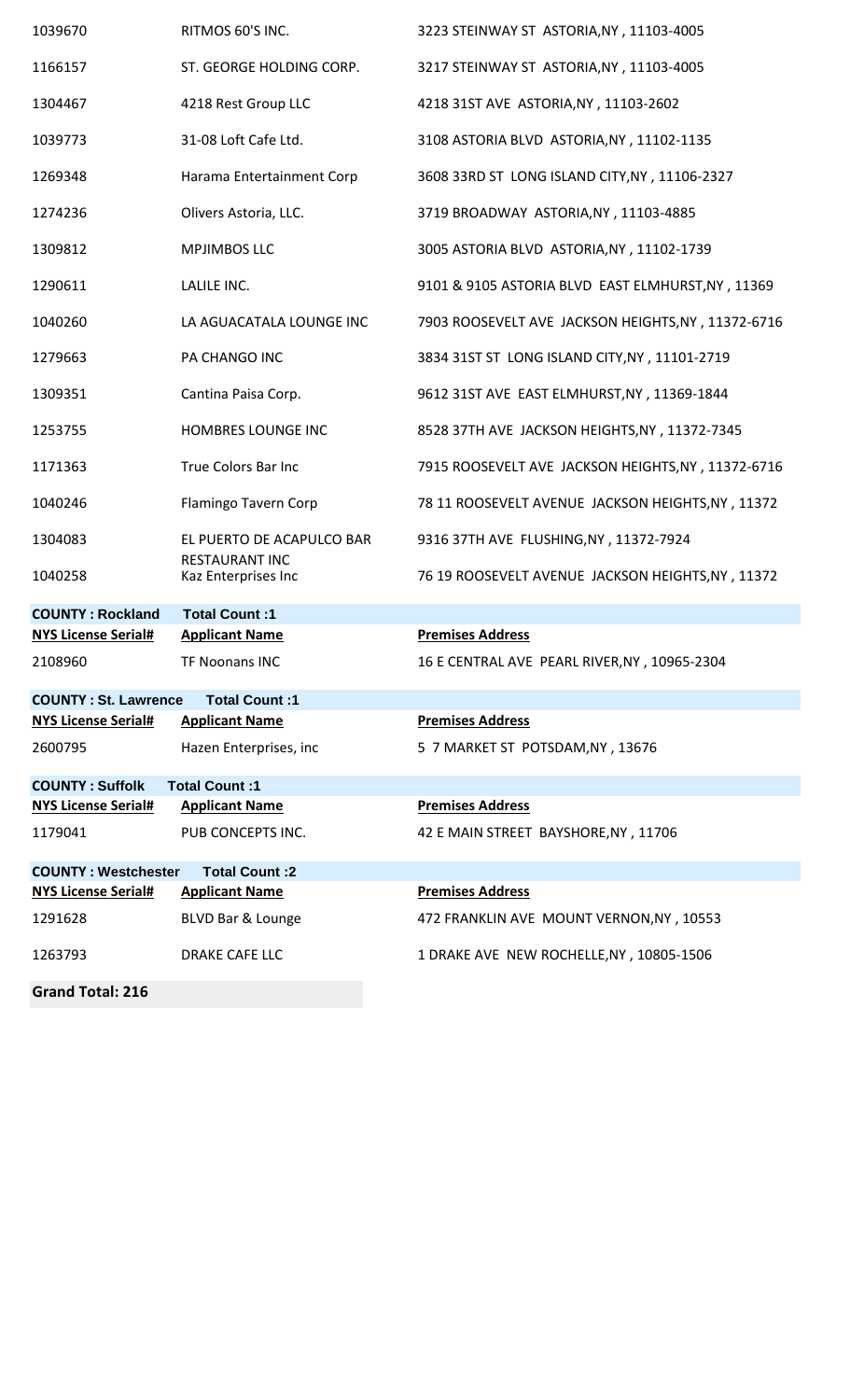| Date Submitted<br>11/13/2019 | <b>Issue Date</b><br>12/04/2019 | <b>Record ID</b><br>NP710-19-00145 | <b>Precinct</b><br>40th Precinct             |
|------------------------------|---------------------------------|------------------------------------|----------------------------------------------|
| 11/14/2019                   | 12/05/2019                      | NP710-19-00181                     | 43rd Precinct                                |
| 10/25/2019                   | 11/13/2019                      | NP710-19-00026                     | 44th Precinct                                |
| 11/15/2019                   | 12/05/2019                      | NP710-19-00223                     | 44th Precinct                                |
| 11/15/2019                   | 11/25/2019                      | NP710-19-00219                     | 44th Precinct                                |
| 11/14/2019                   | 12/05/2019                      | NP710-19-00170                     | 44th Precinct                                |
| 11/14/2019                   | 11/25/2019                      | NP710-19-00158                     | 44th Precinct                                |
| 11/15/2019                   | 11/27/2019                      | NP710-19-00237                     | 46th Precinct                                |
| 11/14/2019                   | 11/27/2019                      | NP710-19-00186                     | 47th Precinct                                |
| 11/15/2019                   | 11/27/2019                      | NP710-19-00206                     | 48th Precinct                                |
| 11/08/2019                   | 11/14/2019                      | NP710-19-00095                     | 48th Precinct                                |
| 11/07/2019                   | 11/25/2019                      | NP710-19-00092                     | 48th Precinct                                |
| 11/12/2019                   | 11/27/2019                      | NP710-19-00121                     | 48th Precinct                                |
| 11/15/2019                   | 11/27/2019                      | NP710-19-00228                     | 49th Precinct                                |
| 11/15/2019                   | 11/25/2019                      | NP710-19-00200                     | 49th Precinct                                |
| 11/08/2019                   | 11/13/2019                      | NP710-19-00096                     | 50th Precinct                                |
| 11/04/2019                   | 11/13/2019                      | NP710-19-00063                     | 52nd Precinct                                |
| 11/15/2019                   | 11/25/2019                      | NP710-19-00215                     | 52nd Precinct                                |
| 11/16/2019                   | 11/27/2019                      | NP710-19-00253                     | 52nd Precinct                                |
| 11/15/2019                   | 12/05/2019                      | NP710-19-00188                     | 52nd Precinct                                |
|                              |                                 |                                    |                                              |
| <b>Date Submitted</b>        | <b>Issue Date</b>               | <b>Record ID</b>                   | <b>Precinct</b>                              |
| 10/30/2019                   | 11/04/2019                      | NP710-19-00049                     | <b>Binghamton City Police</b><br>Department  |
| 11/01/2019                   | 11/07/2019                      | NP710-19-00058                     | <b>Binghamton City Police</b><br>Department  |
| 10/30/2019                   | 10/31/2019                      | NP710-19-00050                     | <b>Binghamton City Police</b><br>Department  |
| <b>Date Submitted</b>        | <b>Issue Date</b>               | <b>Record ID</b>                   | <b>Precinct</b>                              |
| 10/24/2019                   | 10/30/2019                      | NP710-19-00022                     | Norwich City Police                          |
|                              |                                 |                                    | Department                                   |
| <b>Date Submitted</b>        | <b>Issue Date</b>               | <b>Record ID</b>                   | <b>Precinct</b>                              |
| 11/13/2019                   | 11/14/2019                      | NP710-19-00126                     | <b>Plattsburgh City Police</b><br>Department |
| 11/15/2019                   | 11/25/2019                      | NP710-19-00192                     | <b>Plattsburgh City Police</b><br>Department |
|                              |                                 |                                    |                                              |
| <b>Date Submitted</b>        | <b>Issue Date</b>               | <b>Record ID</b>                   | Precinct                                     |
| 11/13/2019                   | 11/20/2019                      | NP710-19-00128                     | <b>Cortland City Police</b><br>Department    |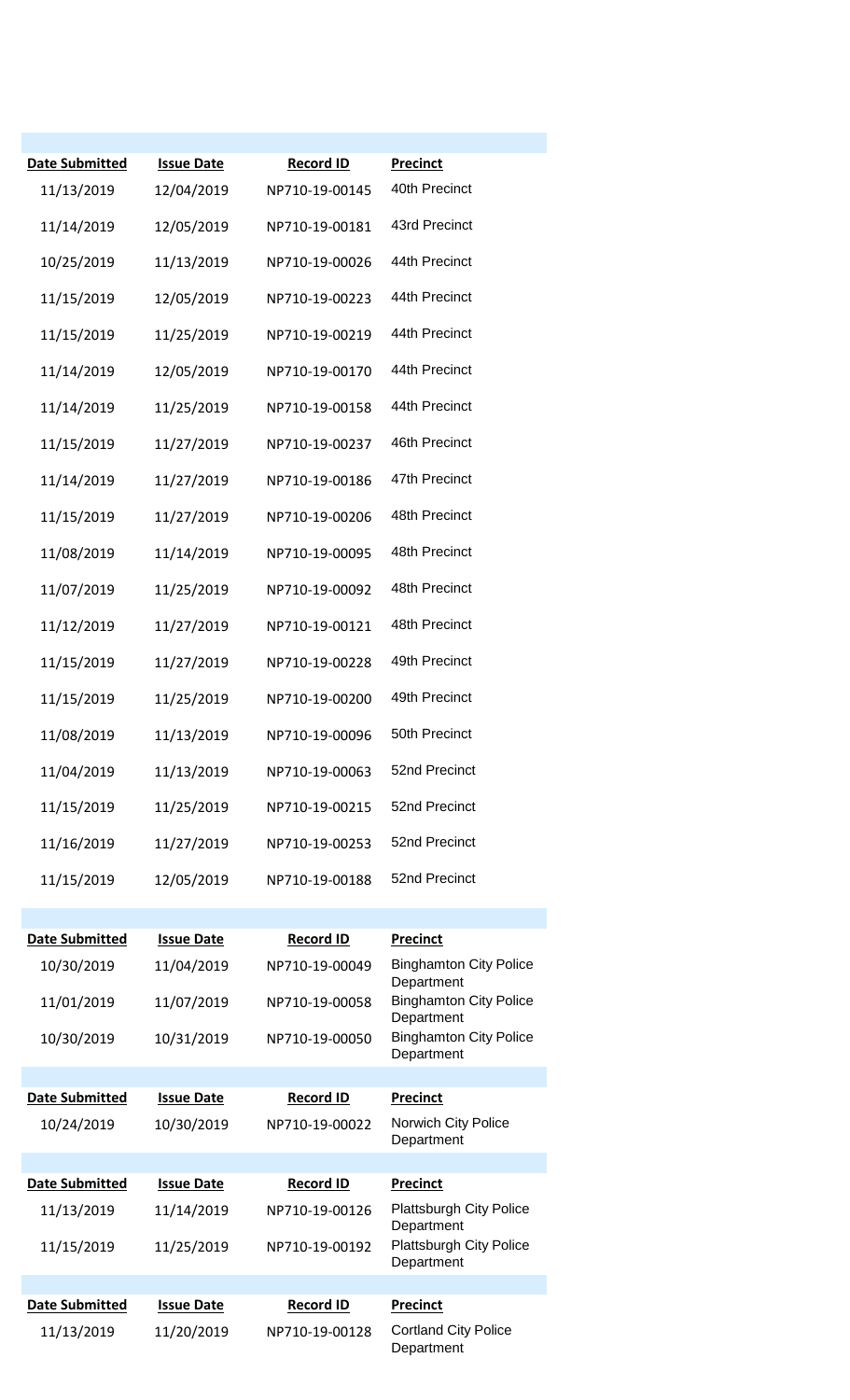| <b>Date Submitted</b>    | <b>Issue Date</b>        | <b>Record ID</b>                 | <b>Precinct</b>                                                                                    |
|--------------------------|--------------------------|----------------------------------|----------------------------------------------------------------------------------------------------|
| 11/15/2019               | 11/27/2019               | NP710-19-00233                   | <b>Buffalo City Police</b><br>Department                                                           |
| 11/15/2019               | 11/20/2019               | NP710-19-00208                   | <b>Buffalo City Police</b><br>Department                                                           |
| 11/15/2019               | 11/27/2019               | NP710-19-00234                   | <b>Buffalo City Police</b><br>Department                                                           |
| 11/16/2019               | 11/27/2019               | NP710-19-00261                   | <b>Buffalo City Police</b><br>Department                                                           |
| 11/09/2019               | 11/14/2019               | NP710-19-00109                   | <b>Buffalo City Police</b><br>Department                                                           |
| 11/16/2019               | 11/27/2019               | NP710-19-00252                   | <b>Buffalo City Police</b><br>Department                                                           |
|                          |                          |                                  |                                                                                                    |
| <b>Date Submitted</b>    | <b>Issue Date</b>        | <b>Record ID</b>                 | <b>Precinct</b>                                                                                    |
| 11/04/2019               | 11/05/2019               | NP710-19-00062                   | <b>Clayton Village Police</b><br>Department                                                        |
| <b>Date Submitted</b>    | <b>Issue Date</b>        | <b>Record ID</b>                 | <b>Precinct</b>                                                                                    |
| 11/07/2019               | 11/20/2019               | NP710-19-00089                   | 61st Precinct                                                                                      |
| 11/14/2019               | 11/20/2019               | NP710-19-00162                   | 63rd Precinct                                                                                      |
| 10/12/2019               | 10/24/2019               | NP710-19-00006                   | 63rd Precinct                                                                                      |
| 11/14/2019               | 11/25/2019               | NP710-19-00160                   | 67th Precinct                                                                                      |
| 11/16/2019               | 11/27/2019               | NP710-19-00259                   | 70th Precinct                                                                                      |
| 10/26/2019               | 11/13/2019               | NP710-19-00027                   | <b>75th Precinct</b>                                                                               |
| 11/11/2019               | 11/25/2019               | NP710-19-00118                   | <b>75th Precinct</b>                                                                               |
| 11/15/2019               | 11/27/2019               | NP710-19-00249                   | 75th Precinct                                                                                      |
| 11/14/2019               | 11/25/2019               | NP710-19-00163                   | 75th Precinct                                                                                      |
| 09/06/2019               | 09/18/2019               | NP710-19-00002                   | <b>76th Precinct</b>                                                                               |
| 11/16/2019               | 12/05/2019               | NP710-19-00257                   | 77th Precinct                                                                                      |
| 10/15/2019               | 11/05/2019               | NP710-19-00007                   | 78th Precinct                                                                                      |
| 11/15/2019               | 11/27/2019               | NP710-19-00195                   | 81st Precinct                                                                                      |
| 10/19/2019               | 11/05/2019               | NP710-19-00012                   | 83rd Precinct                                                                                      |
| 10/24/2019               | 11/05/2019               | NP710-19-00023                   | 83rd Precinct                                                                                      |
| 10/29/2019               | 11/07/2019               | NP710-19-00045                   | 90th Precinct                                                                                      |
| 11/12/2019               | 11/13/2019               | NP710-19-00123                   | 90th Precinct                                                                                      |
| 10/30/2019               | 11/18/2019               | NP710-19-00051                   | 90th Precinct                                                                                      |
| 11/14/2019               | 11/25/2019               | NP710-19-00151                   | 90th Precinct                                                                                      |
| 10/29/2019               | 11/07/2019               | NP710-19-00046                   | 90th Precinct                                                                                      |
| 10/27/2019               | 11/05/2019               | NP710-19-00028                   | 90th Precinct                                                                                      |
| 11/13/2019               | 11/20/2019               | NP710-19-00134                   | 94th Precinct                                                                                      |
|                          |                          |                                  |                                                                                                    |
| <b>Date Submitted</b>    | <b>Issue Date</b>        | <b>Record ID</b>                 | <b>Precinct</b>                                                                                    |
| 10/18/2019<br>10/18/2019 | 10/28/2019<br>10/24/2019 | NP710-19-00010<br>NP710-19-00011 | Chittenango Village<br><b>Police Department</b><br>Chittenango Village<br><b>Police Department</b> |
|                          |                          |                                  |                                                                                                    |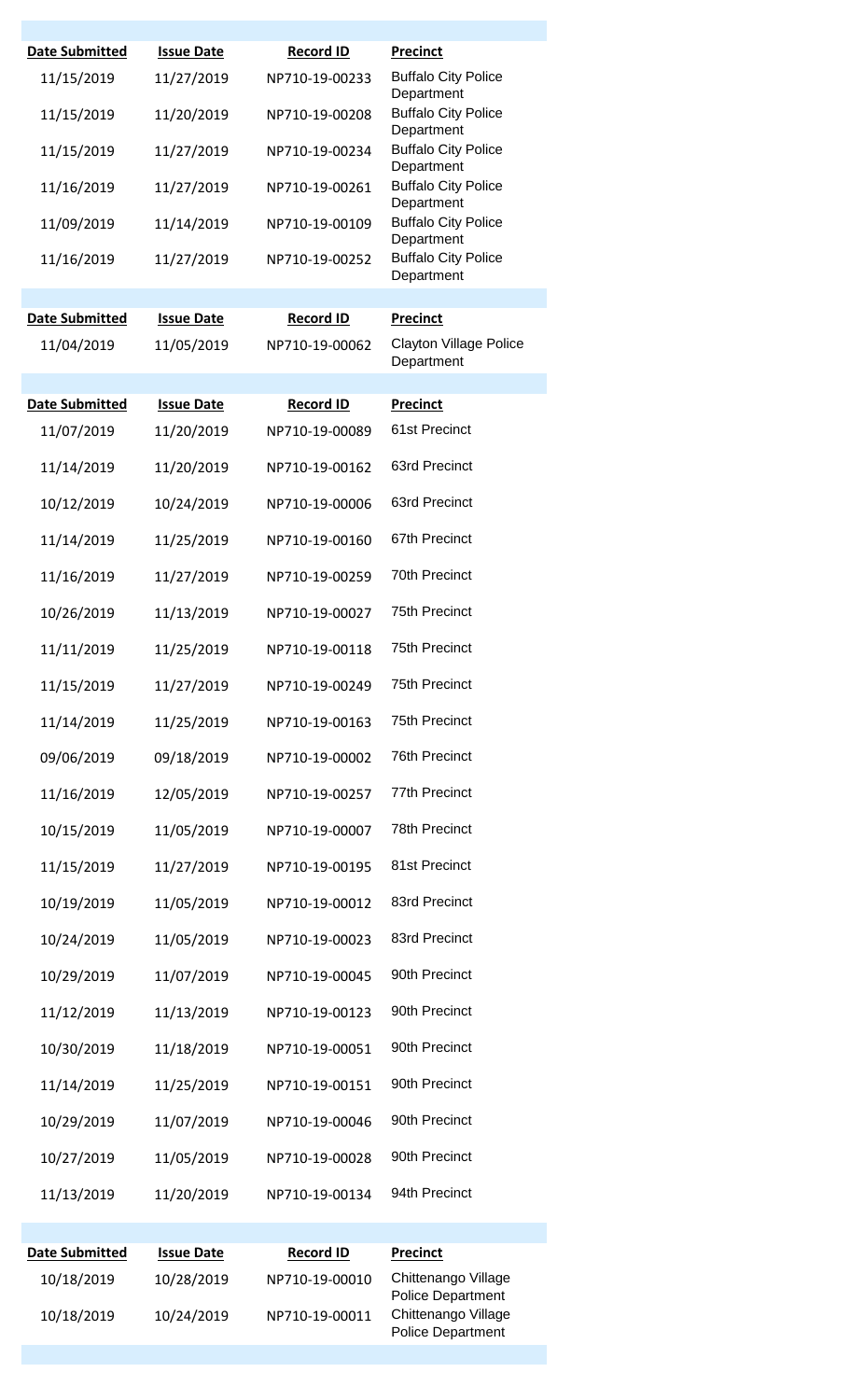| Date Submitted        | <b>Issue Date</b> | <b>Record ID</b> | <b>Precinct</b>                    |
|-----------------------|-------------------|------------------|------------------------------------|
| 11/15/2019            | 11/25/2019        | NP710-19-00190   | Nassau County Police<br>Department |
| <b>Date Submitted</b> | <b>Issue Date</b> | <b>Record ID</b> | <b>Precinct</b>                    |
| 11/15/2019            | 11/20/2019        | NP710-19-00203   | 10th Precinct                      |
| 11/15/2019            | 11/21/2019        | NP710-19-00211   | 10th Precinct                      |
| 11/15/2019            | 11/25/2019        | NP710-19-00220   | 10th Precinct                      |
| 11/15/2019            | 11/20/2019        | NP710-19-00218   | 10th Precinct                      |
| 10/25/2019            | 11/18/2019        | NP710-19-00025   | 10th Precinct                      |
| 11/15/2019            | 11/20/2019        | NP710-19-00214   | 10th Precinct                      |
| 10/28/2019            | 11/13/2019        | NP710-19-00031   | 13th Precinct                      |
| 10/31/2019            | 11/14/2019        | NP710-19-00056   | 13th Precinct                      |
| 11/15/2019            | 11/25/2019        | NP710-19-00209   | 13th Precinct                      |
| 11/12/2019            | 11/25/2019        | NP710-19-00124   | 13th Precinct                      |
| 10/29/2019            | 11/18/2019        | NP710-19-00035   | 13th Precinct                      |
| 11/15/2019            | 11/25/2019        | NP710-19-00202   | 17th Precinct                      |
| 11/15/2019            | 11/25/2019        | NP710-19-00205   | 19th Precinct                      |
| 11/15/2019            | 11/25/2019        | NP710-19-00199   | 19th Precinct                      |
| 11/11/2019            | 11/20/2019        | NP710-19-00111   | 19th Precinct                      |
| 11/15/2019            | 11/27/2019        | NP710-19-00244   | 19th Precinct                      |
| 11/15/2019            | 11/25/2019        | NP710-19-00197   | 19th Precinct                      |
| 11/06/2019            | 11/20/2019        | NP710-19-00078   | 1st Precinct                       |
| 11/07/2019            | 11/25/2019        | NP710-19-00090   | 1st Precinct                       |
| 11/15/2019            | 11/25/2019        | NP710-19-00189   | 1st Precinct                       |
| 11/11/2019            | 11/25/2019        | NP710-19-00116   | 1st Precinct                       |
| 11/11/2019            | 11/25/2019        | NP710-19-00117   | 1st Precinct                       |
| 11/15/2019            | 11/25/2019        | NP710-19-00194   | 1st Precinct                       |
| 11/15/2019            | 11/25/2019        | NP710-19-00198   | 1st Precinct                       |
| 11/16/2019            | 11/27/2019        | NP710-19-00256   | 1st Precinct                       |
| 11/06/2019            | 11/20/2019        | NP710-19-00082   | 24th Precinct                      |
| 11/15/2019            | 12/05/2019        | NP710-19-00246   | 33rd Precinct                      |
| 11/14/2019            | 11/25/2019        | NP710-19-00154   | 33rd Precinct                      |
| 11/11/2019            | 11/20/2019        | NP710-19-00114   | 33rd Precinct                      |
| 11/13/2019            | 11/25/2019        | NP710-19-00142   | 34th Precinct                      |
| 11/13/2019            | 11/20/2019        | NP710-19-00143   | 34th Precinct                      |
| 11/08/2019            | 11/13/2019        | NP710-19-00098   | 34th Precinct                      |
| 11/08/2019            | 11/13/2019        | NP710-19-00100   | 34th Precinct                      |
| 11/08/2019            | 11/13/2019        | NP710-19-00105   | 34th Precinct                      |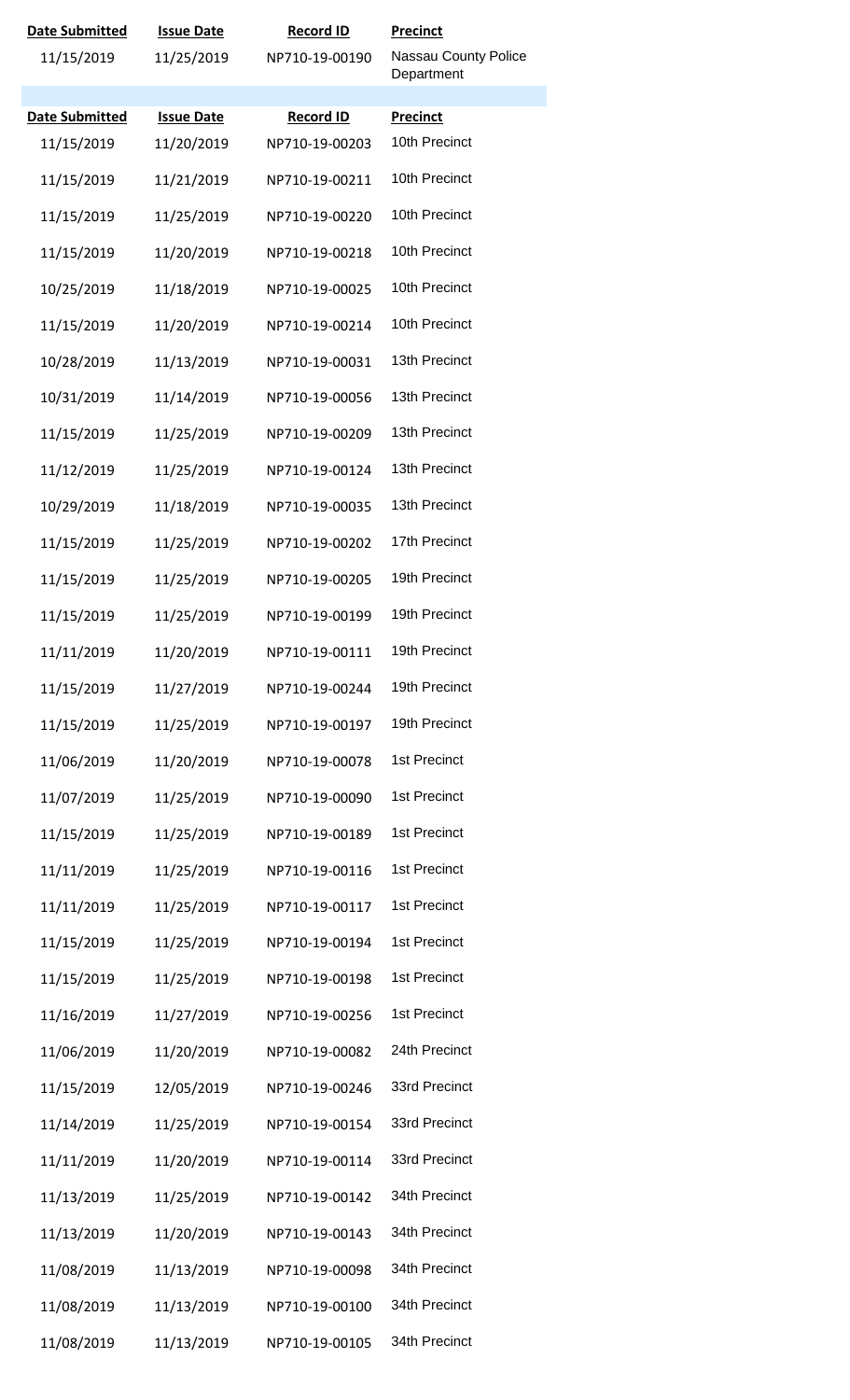| 11/08/2019 | 11/13/2019 | NP710-19-00097 | 34th Precinct |
|------------|------------|----------------|---------------|
| 11/08/2019 | 11/25/2019 | NP710-19-00099 | 34th Precinct |
| 11/08/2019 | 11/13/2019 | NP710-19-00101 | 34th Precinct |
| 11/08/2019 | 11/20/2019 | NP710-19-00102 | 34th Precinct |
| 11/09/2019 | 11/20/2019 | NP710-19-00110 | 34th Precinct |
| 11/13/2019 | 11/25/2019 | NP710-19-00129 | 34th Precinct |
| 11/14/2019 | 12/05/2019 | NP710-19-00153 | 34th Precinct |
| 11/14/2019 | 11/25/2019 | NP710-19-00161 | 34th Precinct |
| 11/15/2019 | 11/27/2019 | NP710-19-00247 | 34th Precinct |
| 11/15/2019 | 11/27/2019 | NP710-19-00231 | 34th Precinct |
| 11/15/2019 | 11/25/2019 | NP710-19-00193 | 34th Precinct |
| 11/04/2019 | 11/20/2019 | NP710-19-00060 | 34th Precinct |
| 11/15/2019 | 11/27/2019 | NP710-19-00241 | 34th Precinct |
| 10/16/2019 | 11/25/2019 | NP710-19-00008 | 34th Precinct |
| 10/29/2019 | 11/18/2019 | NP710-19-00038 | 34th Precinct |
| 11/15/2019 | 11/27/2019 | NP710-19-00232 | 5th Precinct  |
| 10/21/2019 | 10/24/2019 | NP710-19-00017 | 5th Precinct  |
| 11/13/2019 | 11/25/2019 | NP710-19-00131 | 5th Precinct  |
| 10/30/2019 | 11/13/2019 | NP710-19-00053 | 5th Precinct  |
| 11/08/2019 | 11/20/2019 | NP710-19-00104 | 5th Precinct  |
| 10/29/2019 | 11/18/2019 | NP710-19-00034 | 5th Precinct  |
| 10/29/2019 | 11/04/2019 | NP710-19-00042 | 6th Precinct  |
| 11/15/2019 | 11/25/2019 | NP710-19-00207 | 6th Precinct  |
| 11/15/2019 | 11/25/2019 | NP710-19-00216 | 6th Precinct  |
| 11/07/2019 | 11/25/2019 | NP710-19-00091 | 6th Precinct  |
| 10/29/2019 | 11/07/2019 | NP710-19-00041 | 6th Precinct  |
| 10/21/2019 | 10/28/2019 | NP710-19-00018 | 6th Precinct  |
| 11/15/2019 | 11/25/2019 | NP710-19-00212 | 7th Precinct  |
| 10/30/2019 | 11/08/2019 | NP710-19-00052 | 7th Precinct  |
| 10/29/2019 | 11/18/2019 | NP710-19-00036 | 7th Precinct  |
| 11/04/2019 | 11/07/2019 | NP710-19-00064 | 9th Precinct  |
| 11/04/2019 | 11/07/2019 | NP710-19-00065 | 9th Precinct  |
| 11/13/2019 | 11/20/2019 | NP710-19-00133 | 9th Precinct  |
| 11/13/2019 | 11/25/2019 | NP710-19-00135 | 9th Precinct  |
| 10/29/2019 | 11/07/2019 | NP710-19-00044 | 9th Precinct  |
| 10/29/2019 | 11/07/2019 | NP710-19-00040 | 9th Precinct  |
| 10/29/2019 | 11/18/2019 | NP710-19-00039 | 9th Precinct  |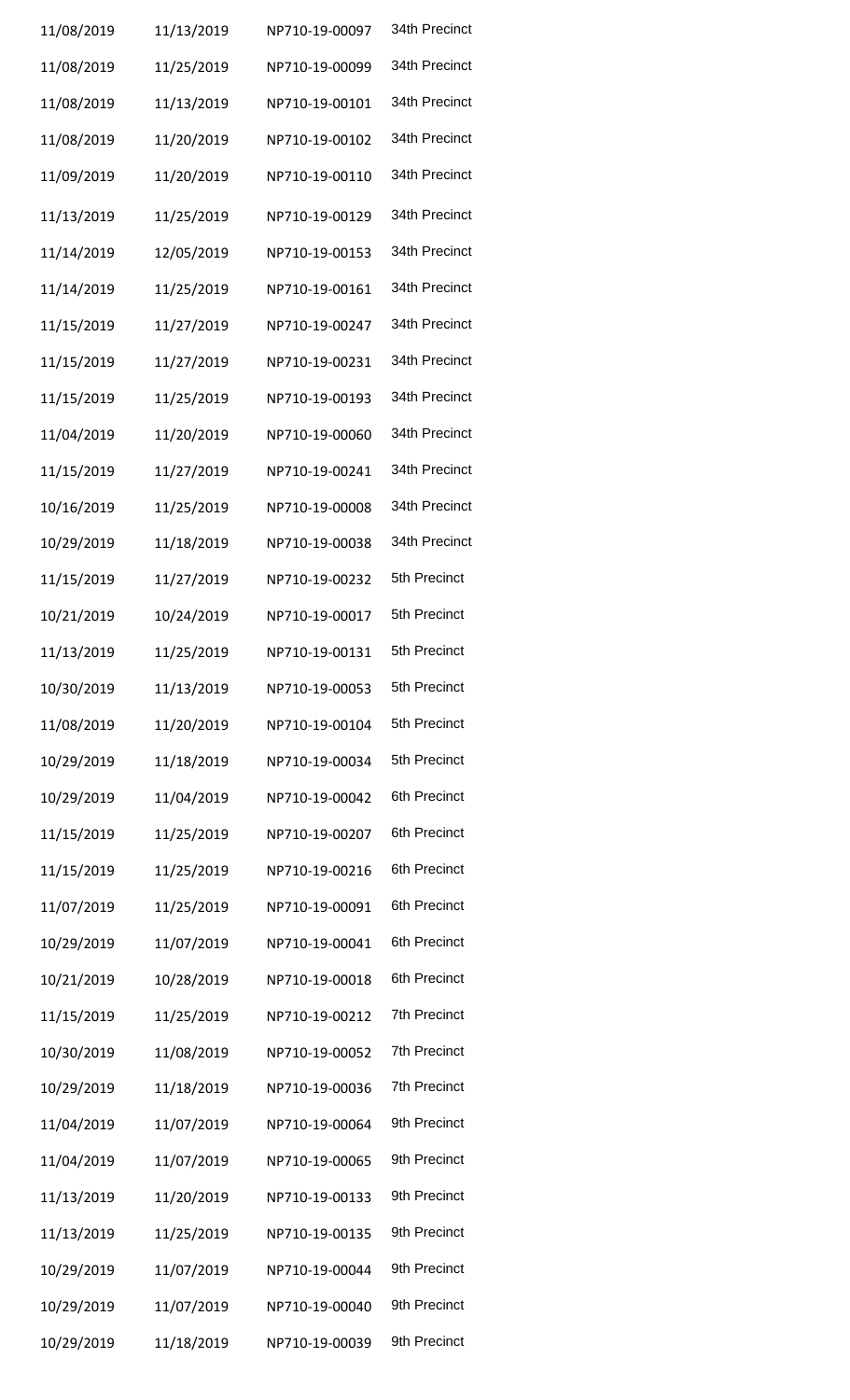| 11/06/2019                          | 11/20/2019                      | NP710-19-00075                     | 9th Precinct                              |
|-------------------------------------|---------------------------------|------------------------------------|-------------------------------------------|
| 10/29/2019                          | 11/13/2019                      | NP710-19-00033                     | 9th Precinct                              |
| 10/21/2019                          | 10/28/2019                      | NP710-19-00014                     | 9th Precinct                              |
| 11/15/2019                          | 11/27/2019                      | NP710-19-00225                     | 9th Precinct                              |
| 10/21/2019                          | 10/24/2019                      | NP710-19-00015                     | 9th Precinct                              |
| 10/21/2019                          | 10/28/2019                      | NP710-19-00013                     | <b>Midtown North Precinct</b>             |
| 11/14/2019                          | 11/25/2019                      | NP710-19-00179                     | Midtown North Precinct                    |
| 11/14/2019                          | 11/25/2019                      | NP710-19-00177                     | Midtown North Precinct                    |
| 11/14/2019                          | 11/25/2019                      | NP710-19-00176                     | Midtown North Precinct                    |
| 11/14/2019                          | 11/25/2019                      | NP710-19-00175                     | Midtown North Precinct                    |
| 11/14/2019                          | 11/25/2019                      | NP710-19-00174                     | Midtown North Precinct                    |
| 11/14/2019                          | 11/25/2019                      | NP710-19-00173                     | Midtown North Precinct                    |
| 11/14/2019                          | 11/25/2019                      | NP710-19-00172                     | Midtown North Precinct                    |
| 11/15/2019                          | 11/27/2019                      | NP710-19-00230                     | Midtown North Precinct                    |
| 10/21/2019                          | 10/28/2019                      | NP710-19-00016                     | Midtown North Precinct                    |
| 11/12/2019                          | 11/25/2019                      | NP710-19-00120                     | Midtown North Precinct                    |
| 11/06/2019                          | 11/13/2019                      | NP710-19-00083                     | Midtown North Precinct                    |
| 11/11/2019                          | 11/25/2019                      | NP710-19-00112                     | <b>Midtown North Precinct</b>             |
| 11/13/2019                          | 11/25/2019                      | NP710-19-00137                     | Midtown North Precinct                    |
| 11/14/2019                          | 11/25/2019                      | NP710-19-00183                     | <b>Midtown North Precinct</b>             |
| 10/31/2019                          | 11/04/2019                      | NP710-19-00054                     | Midtown South Precinct                    |
| 11/14/2019                          | 11/25/2019                      | NP710-19-00178                     | Midtown South Precinct                    |
| 10/28/2019                          | 11/05/2019                      | NP710-19-00030                     | Midtown South Precinct                    |
| 10/28/2019                          | 11/05/2019                      | NP710-19-00029                     | <b>Midtown South Precinct</b>             |
| 10/25/2019                          | 11/25/2019                      | NP710-19-00024                     | Midtown South Precinct                    |
| 11/14/2019                          | 11/25/2019                      | NP710-19-00157                     | Midtown South Precinct                    |
| 11/01/2019                          | 11/13/2019                      | NP710-19-00057                     | Midtown South Precinct                    |
|                                     |                                 |                                    |                                           |
| <b>Date Submitted</b><br>11/16/2019 | <b>Issue Date</b><br>11/27/2019 | <b>Record ID</b><br>NP710-19-00251 | <b>Precinct</b><br>North Tonawanda City   |
|                                     |                                 |                                    | <b>Police Department</b>                  |
| <b>Date Submitted</b>               | <b>Issue Date</b>               | <b>Record ID</b>                   | <b>Precinct</b>                           |
| 10/18/2019                          | 10/24/2019                      | NP710-19-00009                     | <b>Oneida County Sheriff's</b><br>Office  |
| 11/16/2019                          | 11/27/2019                      | NP710-19-00260                     | Vernon Village Police<br>Department       |
| Date Submitted                      | <b>Issue Date</b>               | <b>Record ID</b>                   | <b>Precinct</b>                           |
| 10/08/2019                          | 10/16/2019                      | NP710-19-00005                     | <b>Syracuse City Police</b><br>Department |
| 11/07/2019                          | 11/20/2019                      | NP710-19-00087                     | <b>Syracuse City Police</b><br>Department |
| 11/07/2019                          | 11/20/2019                      | NP710-19-00093                     | <b>Syracuse City Police</b><br>Department |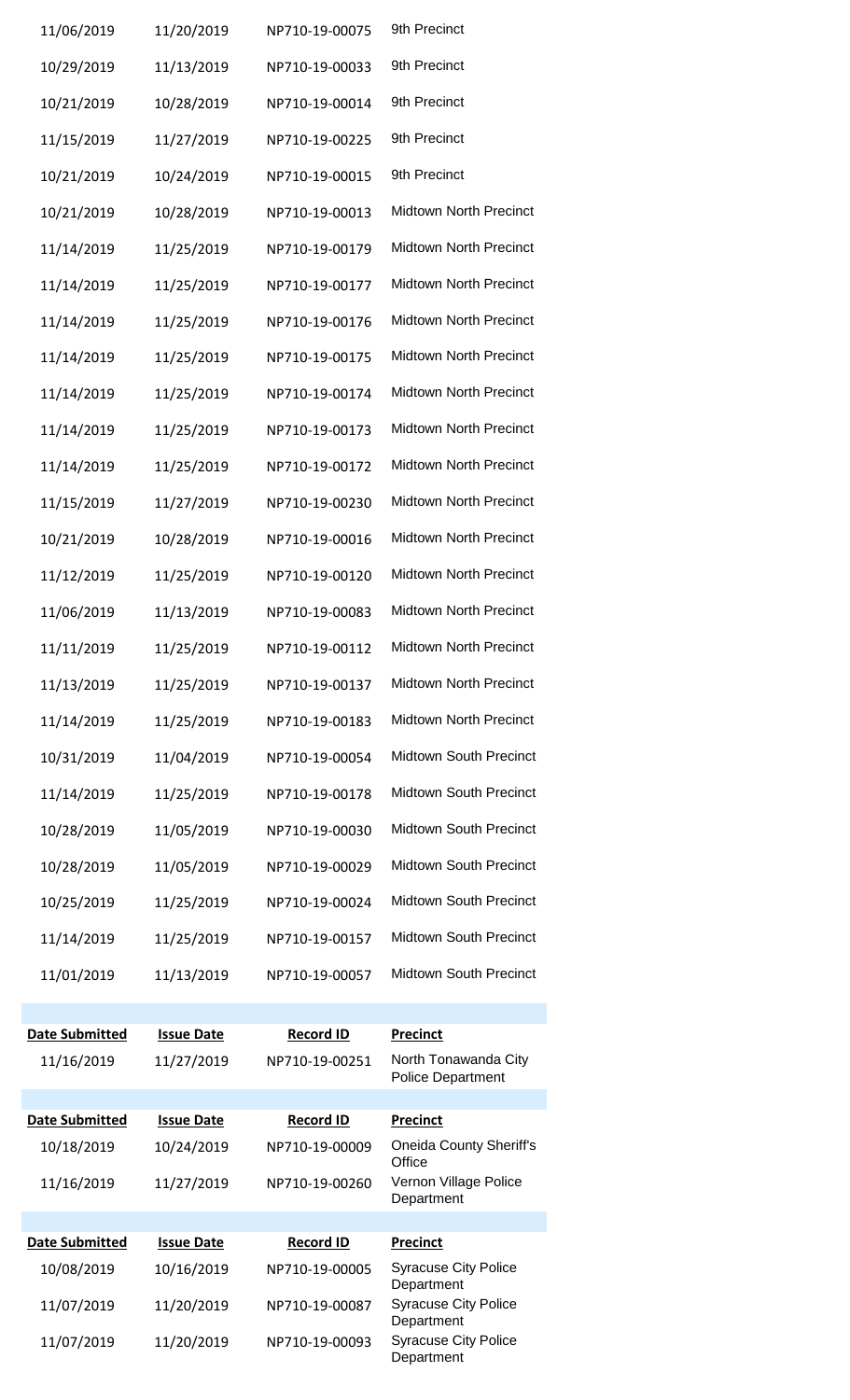| 10/28/2019                          | 10/30/2019                      | NP710-19-00032                     | <b>Syracuse City Police</b><br>Department             |
|-------------------------------------|---------------------------------|------------------------------------|-------------------------------------------------------|
|                                     |                                 |                                    |                                                       |
| <b>Date Submitted</b><br>11/11/2019 | <b>Issue Date</b><br>11/25/2019 | <b>Record ID</b><br>NP710-19-00113 | <b>Precinct</b><br>Newburgh City Police<br>Department |
|                                     |                                 |                                    |                                                       |
| Date Submitted                      | <b>Issue Date</b>               | <b>Record ID</b>                   | <b>Precinct</b>                                       |
| 11/13/2019                          | 11/13/2019                      | NP710-19-00130                     | <b>Oneonta City Police</b><br>Department              |
| 10/02/2019                          | 10/11/2019                      | NP710-19-00003                     | Oneonta City Police<br>Department                     |
| <b>Date Submitted</b>               | <b>Issue Date</b>               | <b>Record ID</b>                   | <b>Precinct</b>                                       |
| 11/15/2019                          | 12/05/2019                      | NP710-19-00201                     | 102nd Precinct                                        |
|                                     |                                 |                                    |                                                       |
| 11/14/2019                          | 11/20/2019                      | NP710-19-00182                     | 102nd Precinct                                        |
| 11/13/2019                          | 11/25/2019                      | NP710-19-00148                     | 102nd Precinct                                        |
| 11/15/2019                          | 12/04/2019                      | NP710-19-00191                     | 104th Precinct                                        |
| 10/29/2019                          | 11/20/2019                      | NP710-19-00047                     | 104th Precinct                                        |
| 11/14/2019                          | 11/25/2019                      | NP710-19-00185                     | 104th Precinct                                        |
| 11/13/2019                          | 11/25/2019                      | NP710-19-00139                     | 104th Precinct                                        |
| 11/14/2019                          | 11/20/2019                      | NP710-19-00149                     | 105th Precinct                                        |
| 11/09/2019                          | 11/25/2019                      | NP710-19-00108                     | 106th Precinct                                        |
| 11/04/2019                          | 11/13/2019                      | NP710-19-00061                     | 106th Precinct                                        |
| 11/06/2019                          | 11/25/2019                      | NP710-19-00077                     | 108th Precinct                                        |
| 11/13/2019                          | 11/25/2019                      | NP710-19-00147                     | 108th Precinct                                        |
| 11/16/2019                          | 12/05/2019                      | NP710-19-00258                     | 108th Precinct                                        |
| 11/06/2019                          | 11/13/2019                      | NP710-19-00079                     | 108th Precinct                                        |
| 11/15/2019                          | 11/27/2019                      | NP710-19-00224                     | 108th Precinct                                        |
| 11/12/2019                          | 11/20/2019                      | NP710-19-00125                     | 109th Precinct                                        |
| 10/30/2019                          | 11/07/2019                      | NP710-19-00048                     | 110th Precinct                                        |
| 08/13/2019                          | 08/23/2019                      | NP710-19-00001                     | 110th Precinct                                        |
| 11/16/2019                          | 11/27/2019                      | NP710-19-00263                     | 110th Precinct                                        |
| 11/14/2019                          | 11/25/2019                      | NP710-19-00164                     | 110th Precinct                                        |
| 11/13/2019                          | 11/14/2019                      | NP710-19-00132                     | 110th Precinct                                        |
| 10/31/2019                          | 11/07/2019                      | NP710-19-00055                     | 112th Precinct                                        |
| 11/13/2019                          | 11/20/2019                      | NP710-19-00138                     | 112th Precinct                                        |
| 11/14/2019                          | 11/25/2019                      | NP710-19-00155                     | 113th Precinct                                        |
| 11/14/2019                          | 11/25/2019                      | NP710-19-00171                     | 114th Precinct                                        |
| 11/06/2019                          | 11/13/2019                      | NP710-19-00074                     | 114th Precinct                                        |
| 11/11/2019                          | 11/25/2019                      | NP710-19-00115                     | 114th Precinct                                        |
| 11/08/2019                          | 11/25/2019                      | NP710-19-00106                     | 114th Precinct                                        |